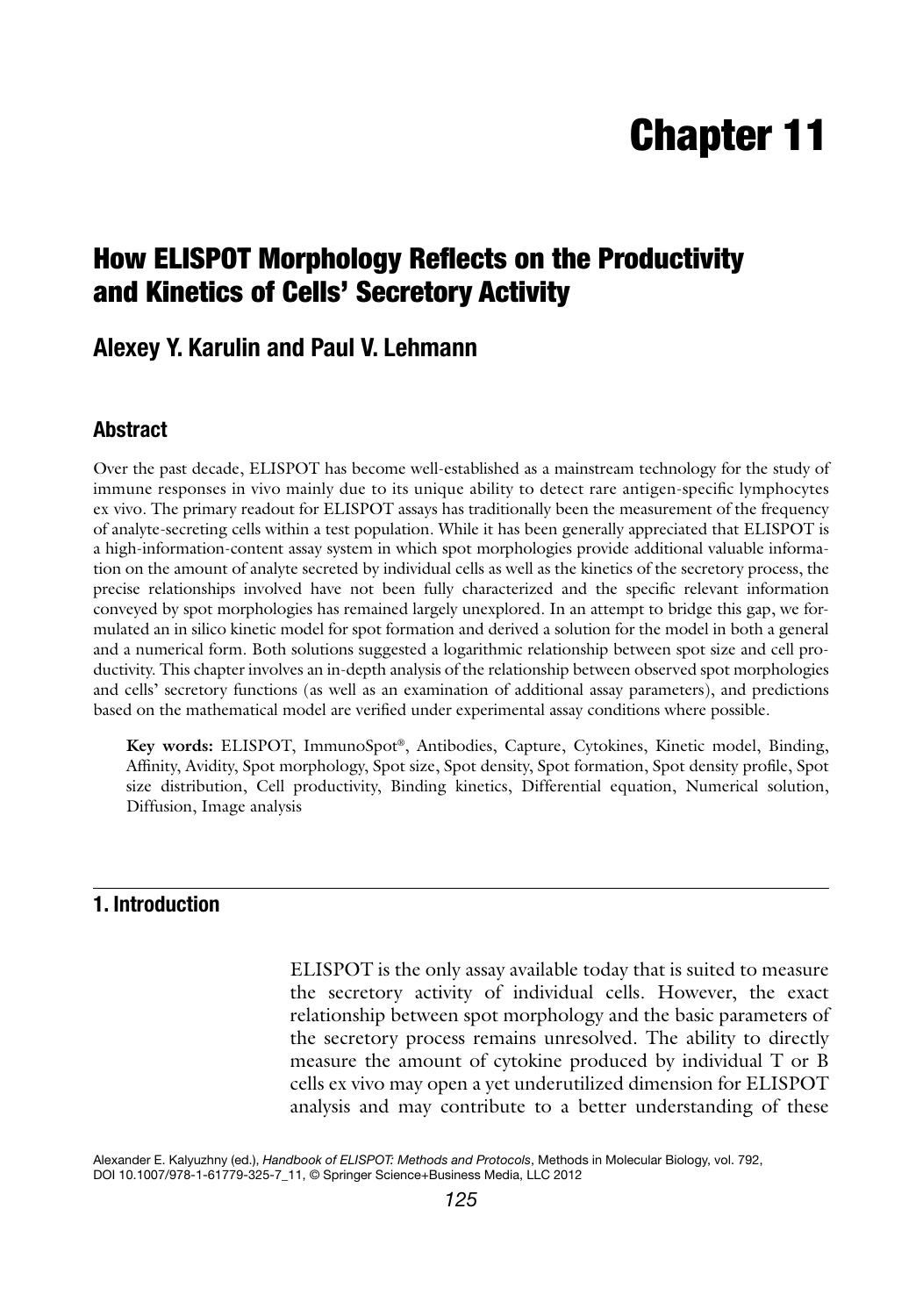cells' functions. T-cell ELISPOT assays performed on PBMC invariably reveal a wide range of spot sizes and morphologies (see also Chapter 12 in this volume), and there are multiple lines of evidence which suggest that the variation in spot size/density is linked to a biological correlate  $(1)$ . In this regard, the amount of cytokine secreted by individual antigen-specific T cells, rather than differences in their frequencies, was found to be one of the factors responsible for the immune deficiency in individuals with HIV ([2\)](#page-17-0). Cytokine productivity accommodated in a spot size-based model allowed us to explain the relapsing nature of the autoimmune disease, experimental allergic encephalomyelitis (EAE), while accounting for T-cell responsiveness to antigen with the use of a single parameter (spot size variability) ([3\)](#page-17-0). The functional avidity of T cells for antigen can be established by titration of the antigen. In such assays, the spot size and the strength of T-cell stimulation are positively correlated: increased by a higher antigen dose or by the addition of a costimulatory antibody  $(1, 4, 5)$ . For different cell types producing the same cytokine, like CD4, CD8, or NK cells, we reported clearly different spot morphologies ([6, 7\)](#page-18-0). Spot morphologies also vary for different cytokines (IFN- $\gamma$ , IL-2, Granzyme B, IL-4, and IL-10) when produced by the same cell type (e.g., CD4 cells) ([8, 9](#page-18-0)).

Defining the exact relationship between spot morphology and the kinetics of cytokine secretion may, therefore, add additional information about the biology of the secreting cells and their interaction with other cell types or reveal pathological conditions. Therefore, the development of a quantitative model for the analysis of spot morphology should be important for extracting highcontent information contained within ELISPOT results, adding valuable immune diagnostic information. On the practical end, thus far, the process of selecting antibodies suitable for ELISPOT assays was done purely on an empirical basis because antibodies performing well in ELISAs many times did not work at all in ELISPOT. An understanding of the relationship between spot morphologies (size, density, and diffuseness) and the binding properties of the antibodies can help facilitate the selection process.

Although it is somewhat intuitive that both spot size and density should reflect a cell's productivity, the challenge for establishing the exact relationship is that the dynamics involved are multiparametric and highly complex. These include the analyte secretion rate, the net amount produced, and its binding and lateral diffusion as defined by the capture antibody's affinity for the analyte. In this chapter, these relationships are addressed using a mathematical model which is confirmed by comparing the results obtained in silico with data generated in real ELISPOT assays. All what is described in the following for the classic enzymatic detection of plate-bound analyte by ELISPOT applies (with minor variations that are specified) for FLUOROSPOT assays as well (see Chapter 6 in this volume).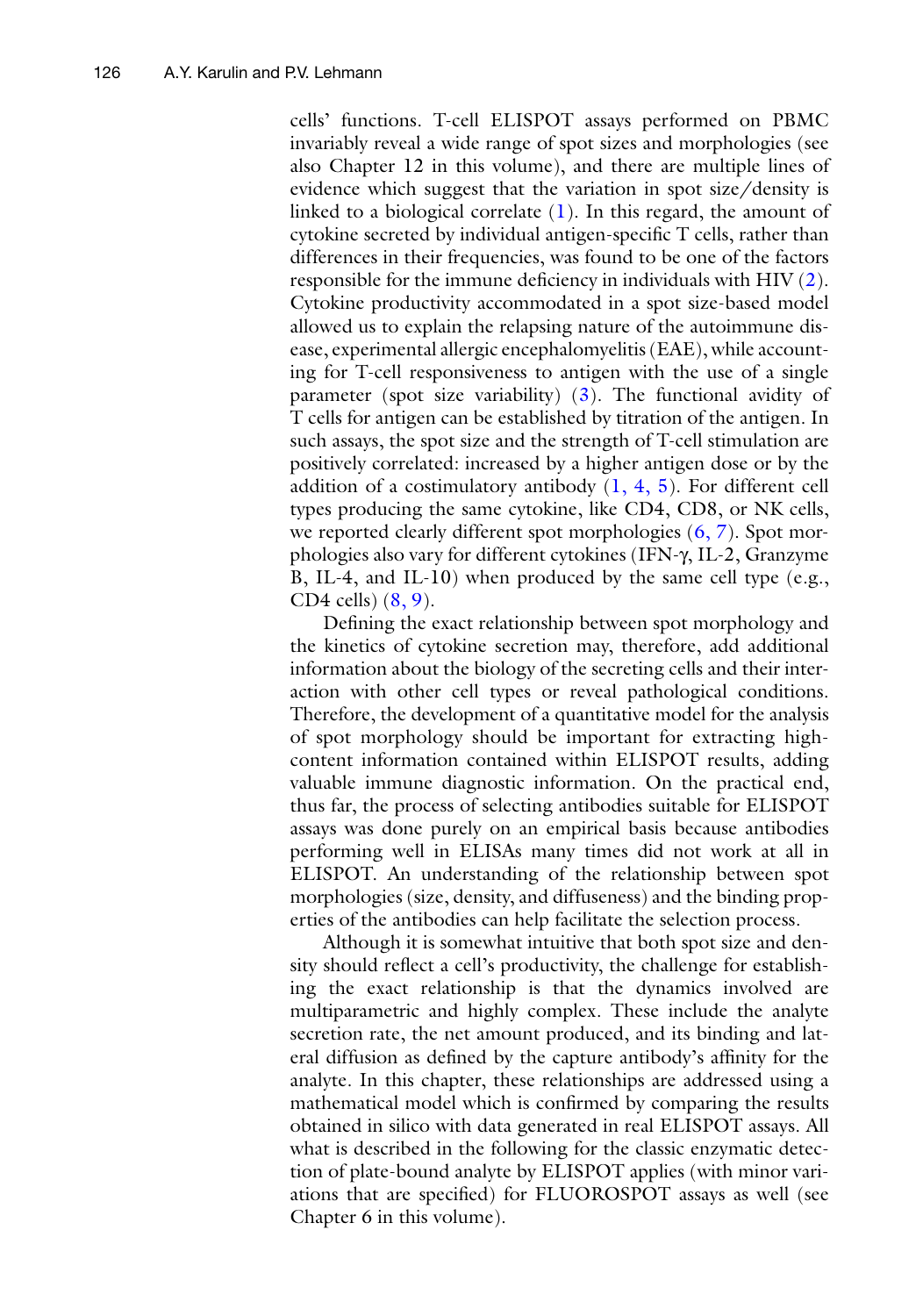# **2. Materials**

- 1. All ELISPOT images were captured and analyzed using a CTL ImmunoSpot® Series 5 Analyzer (Cellular Technology Ltd., Cleveland, OH). ELISPOT image analysis, including studies of spot size distributions, was done with the ImmunoSpot® 5.0 Professional Software Suite.
- 2. The analytical solution of the ELISPOT kinetic model was based on the dual Laplace–Fourier transformation.
- 3. The numerical solution was done by using the Runge–Kutta algorithm.
- 4. The ImmunoSpot® Simulation Software 1.0 was written in Visual C++ .NET 2003 development environment.

# **3. Methods**

#### The proposed model assumes that the secreting cell (G) is located on the surface of an ELISPOT well membrane (Fig*.* 1) which is coated with antianalyte capture antibody. The membrane surface is two dimensional  $(XY)$  and the space above the membrane is three dimensional (*XYZ* ), where dimension *Z* represents the distance from any point in the well to the membrane. In this model, the interaction of the analyte with the capture antibody occurs on the membrane surface, whereas diffusion of analyte in the half-space above the membrane. Relative to the size of the cell, the area of the membrane, and the liquid volume above, it can be considered infinite. *3.1. Kinetic Model of ELISPOT*

The diffusion of the secreted analyte is described by the equation:

$$
\frac{\partial C}{\partial t} = D\Delta C,\tag{1}
$$



Fig. 1. Macrokinetic model of ELISPOT. Analyte-secreting cell (G) is located on the surface of the membrane. Secreted analyte can be either bound by capture antibodies on the membrane surface or diffuse away from the cell into media above the membrane.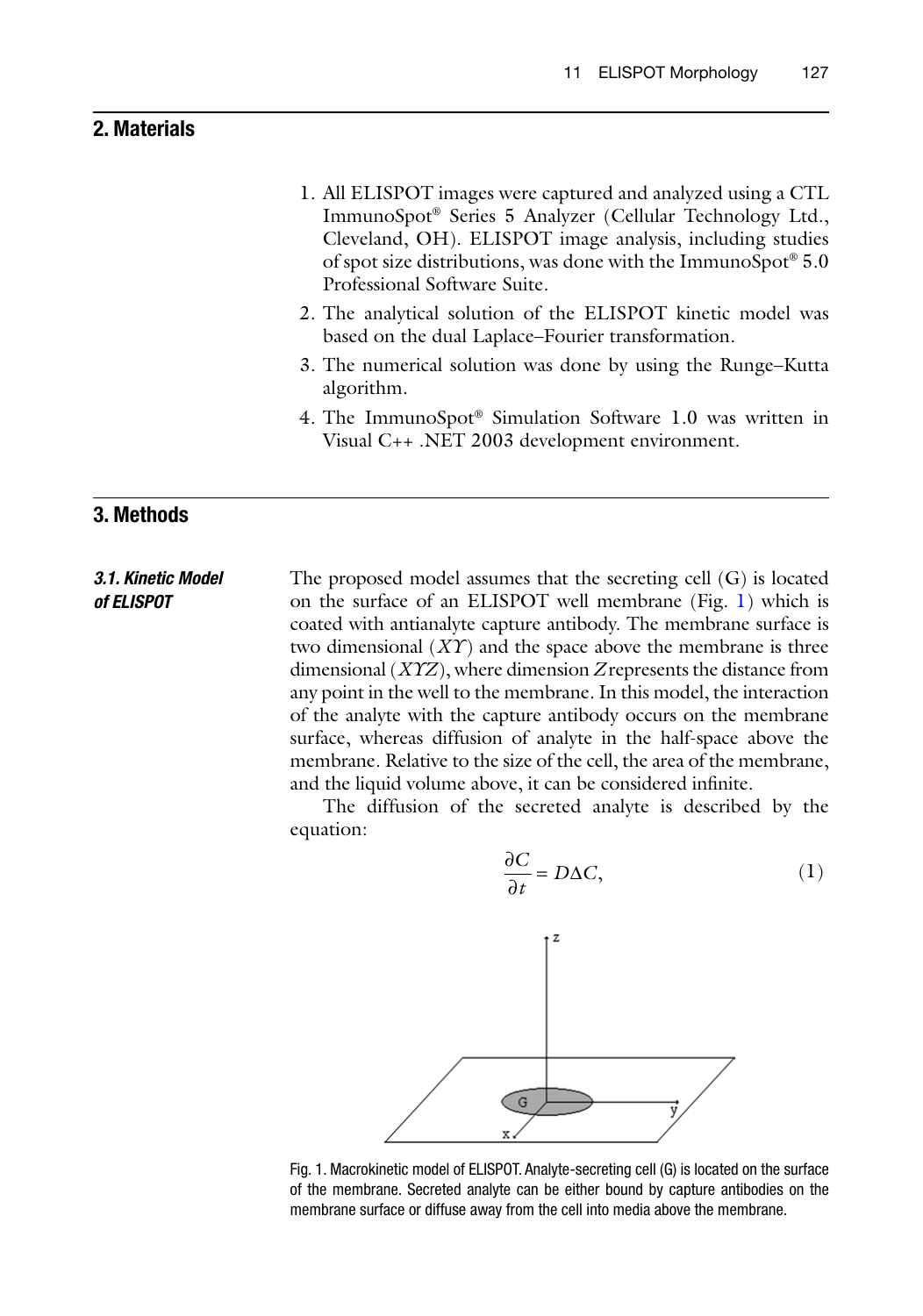where 2  $2^2$   $2^2$  $\Delta = \frac{\partial^2}{\partial x^2} + \frac{\partial^2}{\partial y^2} + \frac{\partial^2}{\partial z^2}$  is the Laplace operator, *D* is the analyte coefficient of diffusion  $(m^2/s)$ , *C* is the concentration of the analyte in the solution  $(1/m^3)$ , and *t* is time in seconds.

The interaction of the analyte with the capture antibodies on the surface of the membrane (at  $z=0$ ) is a reversible heterogenic reaction of second order and can be described by the standard equation:

$$
\frac{\partial N}{\partial t} = k_+ \left( 1 - \frac{N}{N_*} \right) C\big|_{z=0} - k_- N, \tag{2}
$$

whereby  $N$  and  $N_*$  are surface concentrations of the aanalyte bound and total antibodies (bound plus free) (in  $1/m^2$ ), and  $k_{+}$  (in m/s) and *k*<sup>−</sup> (in 1/s) are kinetic constants of direct (binding) and reversed (dissociation) reactions on the surface, respectively. Please note that the association rate constant  $k_{+}$  is expressed in unusual units. This is because the concentration of capture antibodies on the membrane is expressed in units of surface concentration  $(1/m^2)$ and that of the analyte as volume concentration  $(1/m<sup>3</sup>)$ . Term  $1-\frac{N}{N}$  $-\frac{N}{N_*}$  represents the fraction of free antibody-binding sites (not

occupied by analyte) on the membrane surface. At time zero  $(t=0)$ , the cell is not yet secreting, and the concentrations of the analyte and occupied antibody-binding sites are:

$$
C\big|_{t=0} = 0, \ N\big|_{t=0} = N\big|_{t=0=0} \tag{3}
$$

Diffusion of analyte away from the surface can be described as:

$$
-D\frac{\partial C}{\partial z}\bigg|_{z=0} = q + k_N - k_+ \left(1 - \frac{N}{N_*}\right) C\big|_{z=0}.
$$
 (4)

It is directly proportional to the cell productivity –  $q$  (in  $1/s$ ) – and to the dissociation rate of the analyte from the surface and inversely proportional to the rate of analyte binding to the antibodies on the membrane.

The source of the secretion (the cell itself) is localized in a circular region G on the surface  $z=0$ . Outside of this region, the productivity of the source is  $q=0$  (in numbers of analyte molecules per unit of time). We also assume that far from the surface, the concentration of the analyte is equal to zero:

$$
C\big|_{z\to\infty} = 0.\tag{5}
$$

The goal, then, is to define the distribution function for the concentration of bound analyte on the membrane surface around the cell (i.e., the distribution of the bound analyte within the spot),  $N(x, y, t)$ , and, from that, the function of the spot size (the region where the surface concentration of bound cytokine is different from zero for a fixed value) for time and cell productivity. This fixed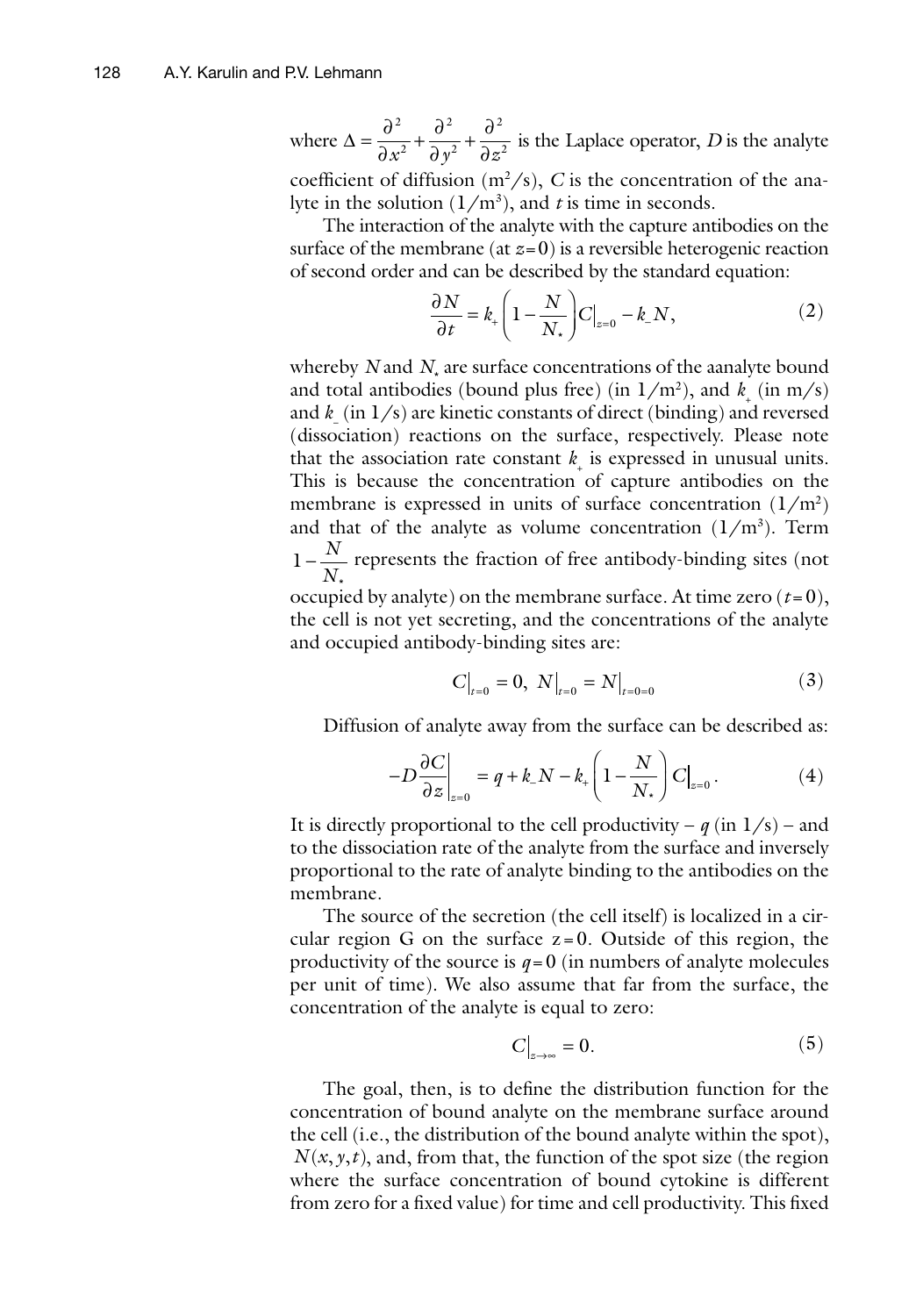threshold value  $N_i$  is the detection limit. Strictly speaking, spots do not have defined sizes. Rather, at the periphery, the density of spots asymptotically reaches zero at the distance from the secreting cell  $N = 0$   $\Big|_{x,y \to \infty}$ .

A system of differential equations with an initial condition and boundary conditions that are not linear cannot be solved in an analytical form (i.e., as a mathematical formula). Only numerical solution can be obtained (which is discussed later). To transform it into a linear system and to solve the problem in the analytical form, we have to make the additional assumption that the concentration of the capture antibody on the membrane is much higher than the concentration of the analyte. In this case, the membrane surface concentration of free antibody-binding sites is always equal to its total number:  $N_*$  (term  $1 - \frac{N}{N} = 1$ \* membranes that have high antibody-binding capacity (such as PVDF)  $-\frac{N}{N_*}$  = 1). This condition is true for and when the cell's productivity is low. While this simplification is applicable only to certain assay conditions, it is valuable for defining the basic mathematical principles which describe ELISPOT.

Therefore, Eq. 2 can take the linear form:

$$
\frac{\partial N}{\partial t} = k_{+} C \big|_{z=0} - k_{-} N \tag{6}
$$

with simplified boundary condition:

$$
-D\frac{\partial C}{\partial z}\bigg|_{z=0} = q + k_N - k_+ C\big|_{z=0}.\tag{7}
$$

Leaving aside further mathematical details as outside of the scope of this chapter (these can be found on our Web site, at http://www. immunospot.com), we affirm that the solution of the linear task  $(Eq. 1)$ ,  $(Eq. 6)$  with boundary condition  $(Eq. 7)$  can be obtained for the total amount of analyte bound in the spot area  $(N_0)$ :

$$
N_0 = \frac{\frac{4}{3}k_+ Q t \sqrt{\frac{t}{\pi D}}}{1 + \frac{2}{3}k_- t}
$$
 (8)

and for the characteristic radius of the spot (*R*):

$$
R^{2} = R_{\rm c}^{2} \frac{1 + \frac{9}{5} \frac{Dt}{R_{\rm c}^{2}} + \frac{4}{3} \left(\frac{Dt}{R_{\rm c}^{2}}\right)^{2}}{1 + \frac{Dt}{R_{\rm c}^{2}}},
$$
(9)

where  $R<sub>c</sub>$  is the diameter of the cell.

# *3.2. Function of Spot Area Relative to Cell Productivity*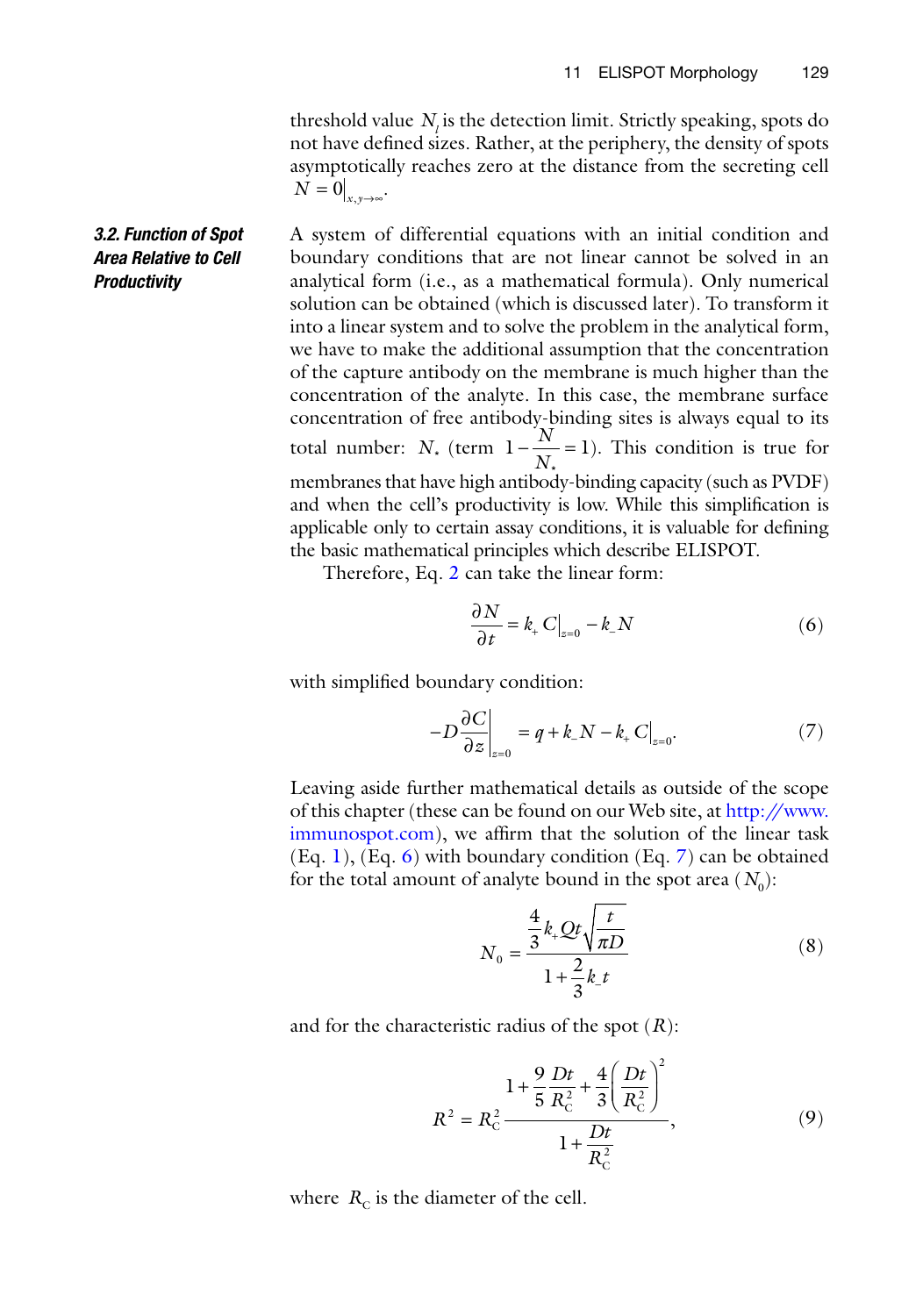The density profile of the spot, i.e., the concentration of occupied antibody-binding sites (*N*) versus the distance from the center of the spot (*r*) can also be reconstructed if we approximate a bell-shaped spot density profile with a normal distributed function.

$$
N = N_0 e^{-\frac{r^2}{R^2}}
$$
 (10)

The result is a logarithmic function of spot radius versus cell productivity:

$$
r_{\star} \sim \sqrt{\text{Ln}(Q / N_{l})},\tag{11}
$$

whereby  $r<sub>*</sub>$  represents the radius of the spot at a defined time point,  $t$ ;  $Q$  is the total productivity of the cell; and  $N$ <sub>*l*</sub> is the spot detection limit. Since the normal distribution function (and real spot density) asymptotically reaches zero density with *r*, for practical reasons we define spots (with radius  $r<sub>r</sub>$ ) as areas where density is equal to or higher than the threshold defined by our detection limit.

For the same type of assay (same analyte, capture antibody, and cell size, and with fixed incubation time), the radius of the spot is proportional to the square root of the natural logarithm of cell productivity. In other words, the area of the spot is linearly proportional to the natural logarithm of cell productivity:

$$
S_{\star} \sim \text{Ln}(Q / N_l), \tag{12}
$$

where *S*<sup>\*</sup> is spot area.

A more general, nonlinear case solution can be obtained only by computer modeling. In Fig. [2a](#page-6-0)*,* theoretical spot profiles are shown for different cell productivities simulating actual ELISPOT conditions. A numerical solution for the more general, nonlinear case also followed closely a logarithmic function  $(Eq. 12)$  (Fig. [2b](#page-6-0)), supporting the assumption we made about a normal density distribution of the spots. The close correlation between the two solutions supports our major conclusion about the area of the spot being linearly proportional to the natural logarithm of cell productivity (see Note 1). The typical range of spot size distributions seen in ELISPOT assays for different cytokines spans two to three orders of magnitude  $(1, 4, 4)$  $(1, 4, 4)$  $(1, 4, 4)$ [5,](#page-17-0) [8, 9](#page-18-0)). Because of this logarithmic relationship between spot size and cell productivity, one can assume that the productivity of cells can span a range of several orders of magnitude.

*3.3. Cell Productivity, Peak Density and Total Density of Spots*

Another parameter which reflects the secreting cells' productivity is the peak intensity of spots. It is intuitive to assume that the peak intensity in the center of the spot should be proportional to cell productivity, and indeed our linear model solution confirms it. However, in reality, linear conditions often are not satisfied. For example, for cells that are strong producers, the secreted analyte saturates the capture antibodies close to the center of the spot, and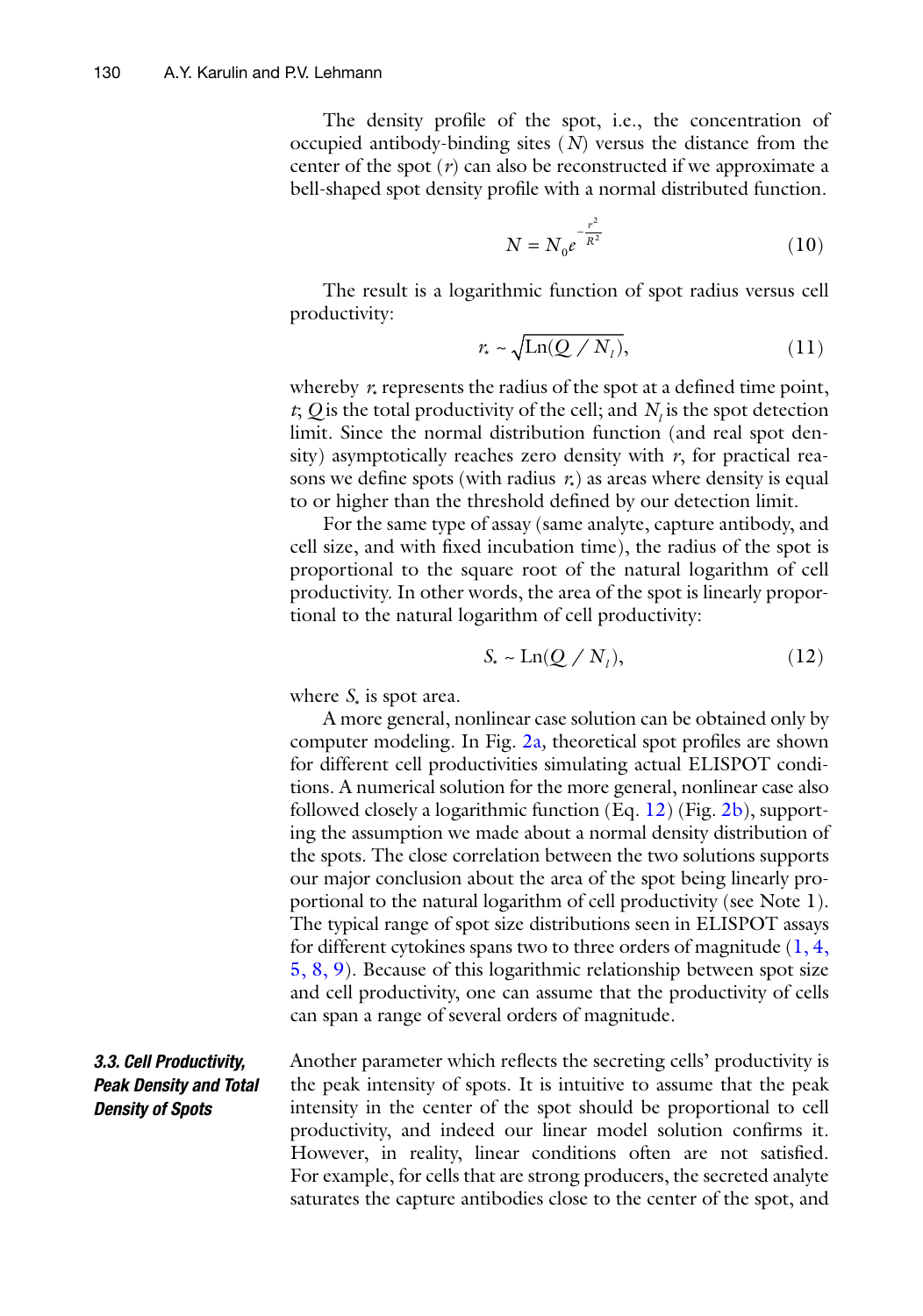<span id="page-6-0"></span>

Fig. 2. Spot size as a logarithmic function of cell productivity. Simulation is done by numerical solution of nonlinear system with following parameter values: N,=3x10<sup>15</sup>(1/m<sup>2</sup>), D=3x10<sup>-12</sup> (m<sup>2</sup>/s), K<sub>+</sub>=6x10<sup>-9</sup> (m/s), K\_=10<sup>-4</sup> (1/s), t=8 h. (**a**) Spot density distribution for different cell productivities  $Q$  (1/s) as indicated in the legend. (**b**) Theoretical graphs of spot area  $S$  (mm²) from cell productivity Q. Smaller insert represents same data in logarithmic coordinates with best linear regression fit.

in those areas further analyte cannot be bound. Subsequently, the spot profiles take on the appearance of a "Table Mount", i.e., display an extended plateau in the center (Fig. 2a). Thus, peak spot intensity vs. cell productivity is linear only in the range of low productivities (when linear conditions are satisfied), but reaches a plateau when antibodies begin to be saturated by excess of analyte (Fig. [3](#page-7-0)). A total amount of bound analyte in the spot  $(N_o)$  is also directly proportional to productivity (*Q*) when linear conditions are satisfied (equation 8). With the increase of  $Q$  it does not plateau (like peak intensity) but changes into a logarithmic function similar to one of spot area vs. productivity (see insert in the Fig. [3](#page-7-0)). In practice the amount of bound analyte can be measured only when it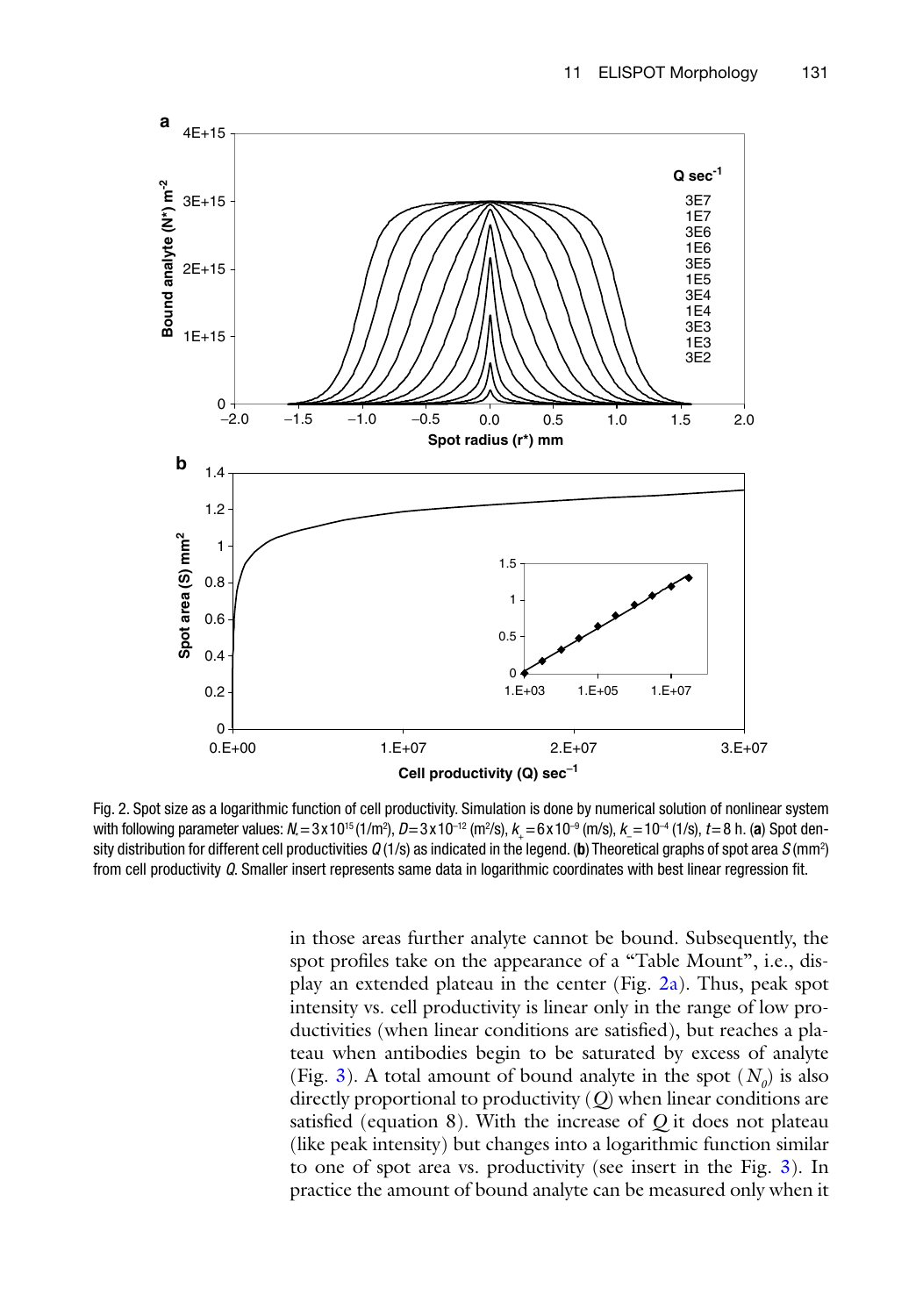<span id="page-7-0"></span>

Fig. 3. Function of peak spot density  $N_{\rm *}$  (1/m<sup>2</sup>) from cell productivity  $Q$  (1/s) shows close to linear behavior at low productivities, but reaches plateau with increase of analyte production by cells. An insert shows a function of a total amount of bound analyte (number of molecules) in the spot area from  $Q$  in logarithmic coordinates. All parameters are same as in Fig. [2.](#page-6-0)

exceeds the sensitivity threshold resulting in nonlinear relation even for low cell productivity (i.e. in small spots big fraction of bound analyte stays undetected). Therefore spot size is the only parameter linked to cell productivity by a single known mathematical function in all cases regardless of the experimental conditions (see Note 2).

Our mathematical model of ELISPOT formation also allows us to predict how different analyte secretion rates are reflected in different spot morphologies, which in turn are also influenced by certain assay parameters, namely the density of capture antibody on the surface of the well, its relative affinity for the specific analyte, or, to be more precise, its association and dissociation kinetic constants (see Note 3). Since these relations are complex, we dissect them in the following using computer simulations.

> Figure [4](#page-8-0) shows the time course of spot formation at different analyte productivity rates, the same rates as we used to build spot profiles in Fig. [2.](#page-6-0) For each productivity rate, the spot growth decreases with time. Also, there is a noticeable lag period for low producers during which spots are not yet detectable due to the set detection limit. These simulated spot formation kinetics are very close to the experimental data we reported in ref. [1](#page-17-0).

> The spots continue growing as long as the cells keep secreting analyte, but what happens if the cells stop secreting while the incubation continues? Due to the reversible nature of the binding between analyte and capture antibody, the spot sizes continue to grow even after secretion stops while at the same time the spots' peak densities decrease. The spots grow larger, but fainter (as seen in Fig[.5a\)](#page-9-0).

# *3.4. Spot Morphology and Kinetics of ELISPOT*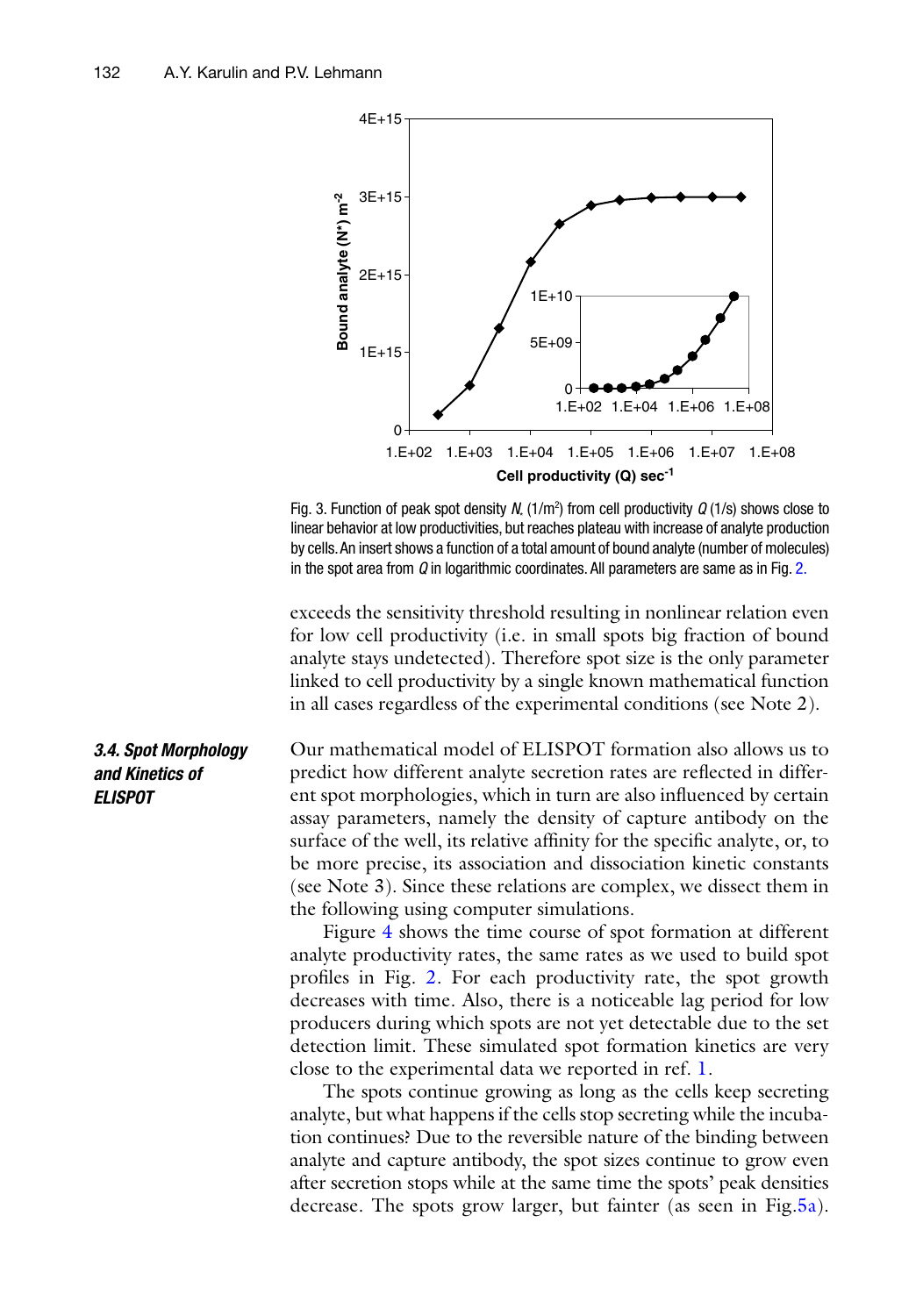<span id="page-8-0"></span>

Fig. 4. Kinetics of the ELISPOTs formation. Spot areas are plotted versus time for different cell productivities. Parameters used are the same as in Fig. [2.](#page-6-0)

This happens because, in the absence of replenishment through secretion, the concentration of free analyte near the membrane surface drops instantly. The decrease of free analyte concentration in turn shifts the equilibrium of the antibody–analyte binding reaction and leads to a dissociation of bound analyte. Some of the dissociated analytes diffuse laterally and are recaptured resulting in the continued growth of the spot size. Most of the dissociated analytes, however, diffuse away from the surface into the supernatant. If this process continues long enough, the spots disappear completely. Figure [5b](#page-9-0) shows how this dynamic process affects peak spot density and size. Overincubation of cells in culture is one of the reasons why spots can appear "diffuse." To obtain quality spots, and for correct quantitative measurements of per cell productivity, it is important therefore to match the ELISPOT assay's duration with the actual secretory activity of the cells (see Note 4). Shorter or longer assay periods underestimate the per cell productivity.

Properly performing ELISPOT assays require carefully selected antibodies. The selection of antibody pairs that work well for ELISPOT assays has been a tedious empirical process – some, but not all, ELISPOT kit manufacturers have selected carefully. It is well-known that antibodies recommended for ELISA or intracytoplasmatic cytokine staining (ICS) often do not perform well for ELISPOT. At a closer look, most of the problems occur with the coating (primary) antibodies. There are three different reasons why these antibodies have a major impact on capturing analyte. First, there is the difference in affinities of antibodies for the analyte; second, even for antibodies of the same affinity, the association *3.5. Properties of Capture Antibodies and Spot Morphology*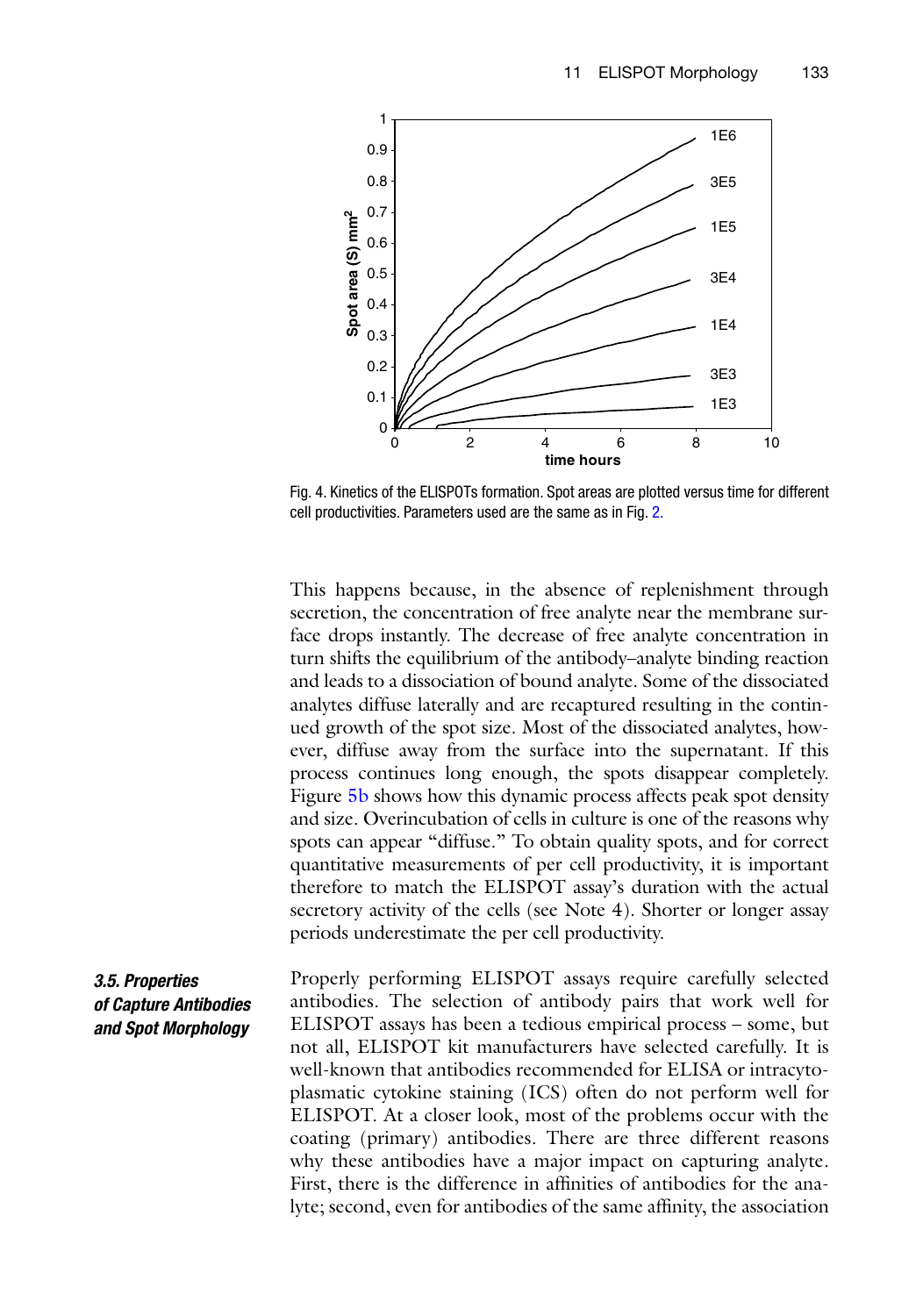<span id="page-9-0"></span>

Fig. 5. Overincubation in ELISPOT. (**a**) Spot density profile evolution after the termination of analyte secretion by cell. Secretion was stopped after 8 h; total assay duration was 8 and 24 h as indicated on the legend inside the graph. (**b**) Dynamics of peak spot density (solid line) and spot size (dashed line) before and after analyte secretion is stopped. Cell productivity  $Q = 3 \times 10^4$  (1/s); all other parameters are same as in Fig. [2.](#page-6-0)

and dissociation kinetics are critical (see below); and third, the affinity of the capture antibody for the membrane results in differential coating densities between different capture antibodies. With our model at hand, one can analyze in which way each of these three factors affects spot morphology.

Antibody affinity (for monovalent binding) or avidity (for bi- and polyvalent binding) describes the antibody–antigen (here, analyte) equilibrium binding constant, and is defined by the ratio between the association and dissociation rate. The effect of capture antibody affinity on spot morphology is illustrated in Fig. [6.](#page-10-0) First, let us assume that the association rates are the same for two antibodies, and the difference in their affinity results from different dissociation rates. The antibody with the slower dissociation rate constant *3.6. The Effect of a Capture Antibody's Affinity for Analyte on Spot Morphology*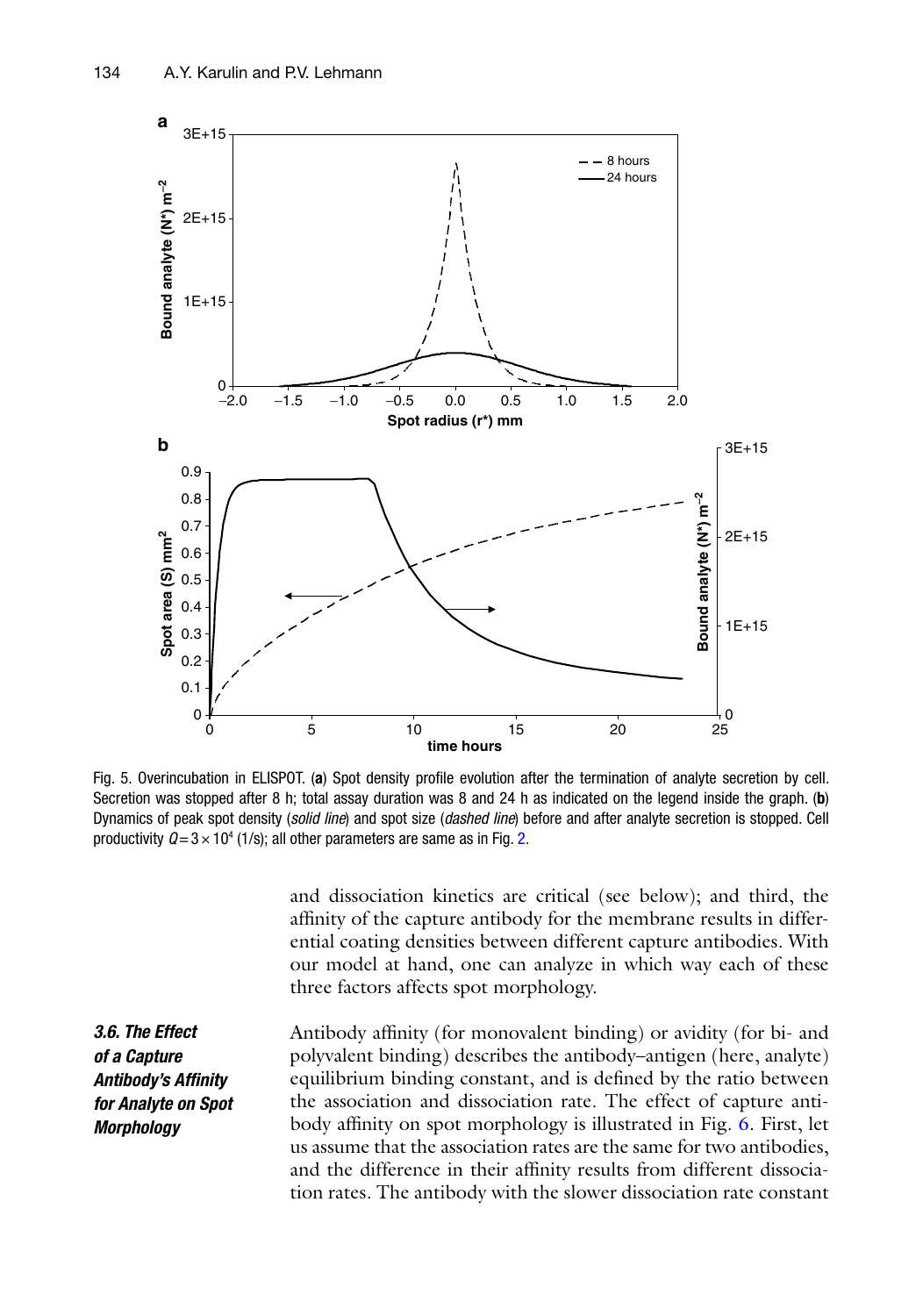<span id="page-10-0"></span>

Fig. 6. Spot morphologies at different affinities of capture antibodies. For all three spot profiles, productivity  $Q = 3 \times 10^4$  (1/s); association rate constants and surface density of capture antibodies were same as in Fig. [2](#page-6-0). Dissociation rate constants (1/s) for each spot profile are shown in the legend inside the figure.

(and therefore with the higher affinity) produces larger and also brighter spots (see Note 5).

Importantly, affinity alone does not suffice to describe spot formation. Antibodies with highly different association/dissociation rate constants can have an identical affinity for the analyte as long the ratio of association/dissociation stays the same. Let us consider two antibodies with the same affinity; for one of these antibodies, both the association and dissociation follow a fast kinetics; for the other antibody, association and dissociation follow a slow kinetics. Our model predicts that the two antibodies will produce highly different spots. For moderate to high secretion rates, the antibody with the fast association/dissociation rate produces spots with the same peak density, albeit larger in size as compared to the antibody with the "slow" kinetics (Fig. [7](#page-11-0)). This effect of binding kinetics on spot morphology results from the fact that antibodies with "fast" association kinetics have a greater chance of capturing the analyte before it diffuses away from the membrane. With "slow" kinetics, spots are reduced in size, but their peak value (which mostly depends on the equilibrium constant) stays basically the same due to high local concentration of analyte at close proximity to the cell.

Thus, the kinetics of antibody binding mostly affects spot sizes and does not much alter their peak densities – spots do not tend to become more "diffuse" with "slow" kinetics. However, low analyte secretion rates combined with "slow" binding kinetics of the capture antibody can result in the analyte not binding at all and its secretion going undetected.

Therefore, in addition to a high equilibrium constant (high affinity) for the analyte, a capture antibody which displays ideal

*3.7. The Effect of Association/ Dissociation Rates on Spot Morphology Beyond Affinity*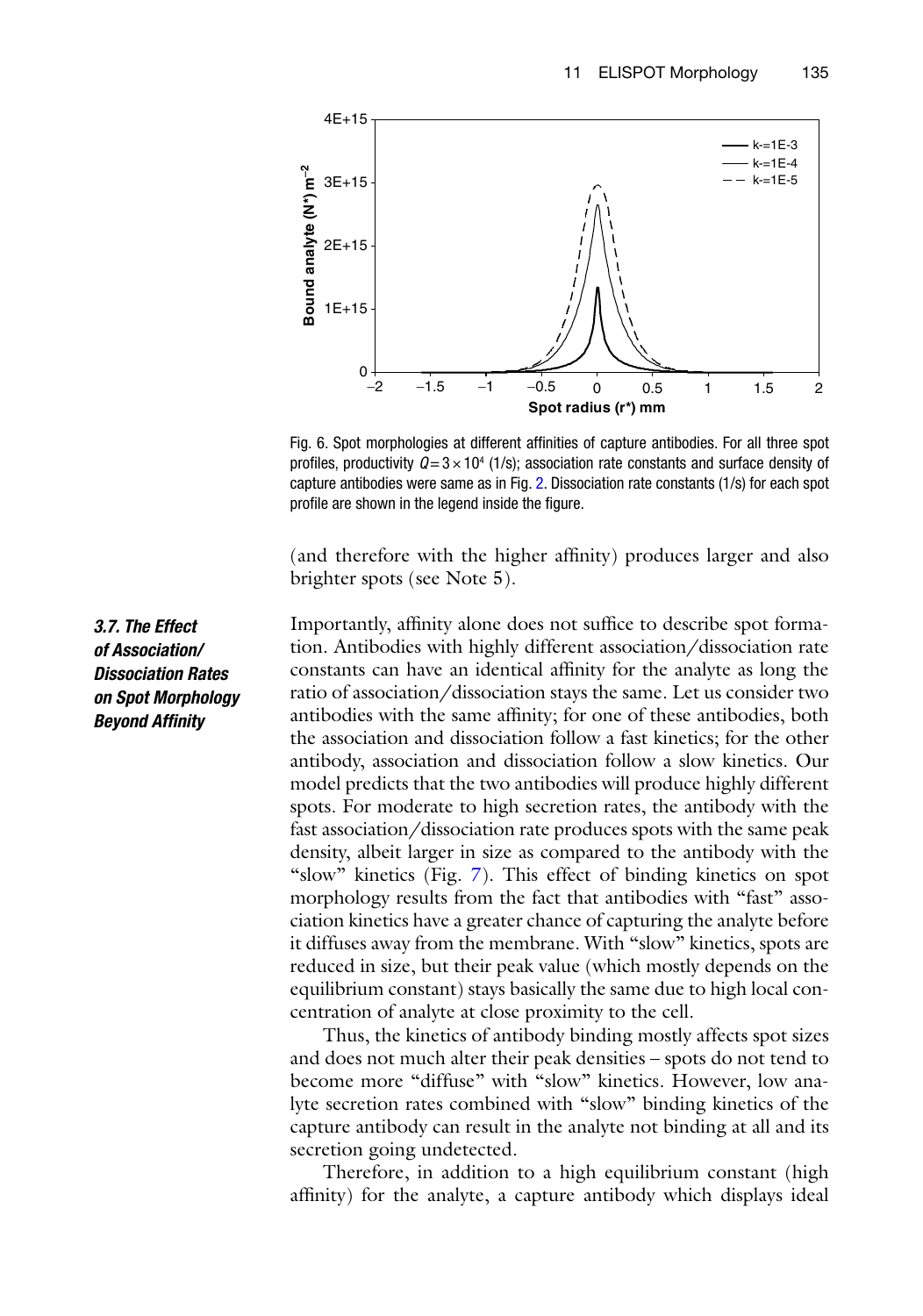<span id="page-11-0"></span>

Fig. 7. Antibodies with the same equilibrium binding constants (affinity), but with different association/dissociation kinetics, produce spots with different morphology. Parameters are same as in Fig. [6.](#page-10-0)



Fig. 8. Spot morphologies at different surface densities of capture antibodies.  $N_{\star} = 3 \times 10^{14}$ (1/m<sup>2</sup>) and  $N = 3 \times 10^{15} (1/m^2)$  (as indicated in the figure legend),  $Q = 3 \times 10^4$  (1/s); all other parameters are same as in Fig. [2.](#page-6-0)

properties for use in ELISPOT must also have a high association rate (see Note 6). For selection of such antibodies, direct kinetic measurements (e.g., using BIOCORE instruments) are recommended in addition to conventional affinity measurements.

In addition to the capture antibody's binding properties versus the analyte, its binding affinity for the membrane is critical for its performance in ELISPOT assays. Our computer simulation shows that high surface density of capture antibodies on the membrane results in tight and bright spots, whereas low density leads to bigger spots which lack a dark center ("diffuse" spots) (Fig. 8) (see Note 7).

*3.8. Density of Capture Antibodies and Spot Morphology*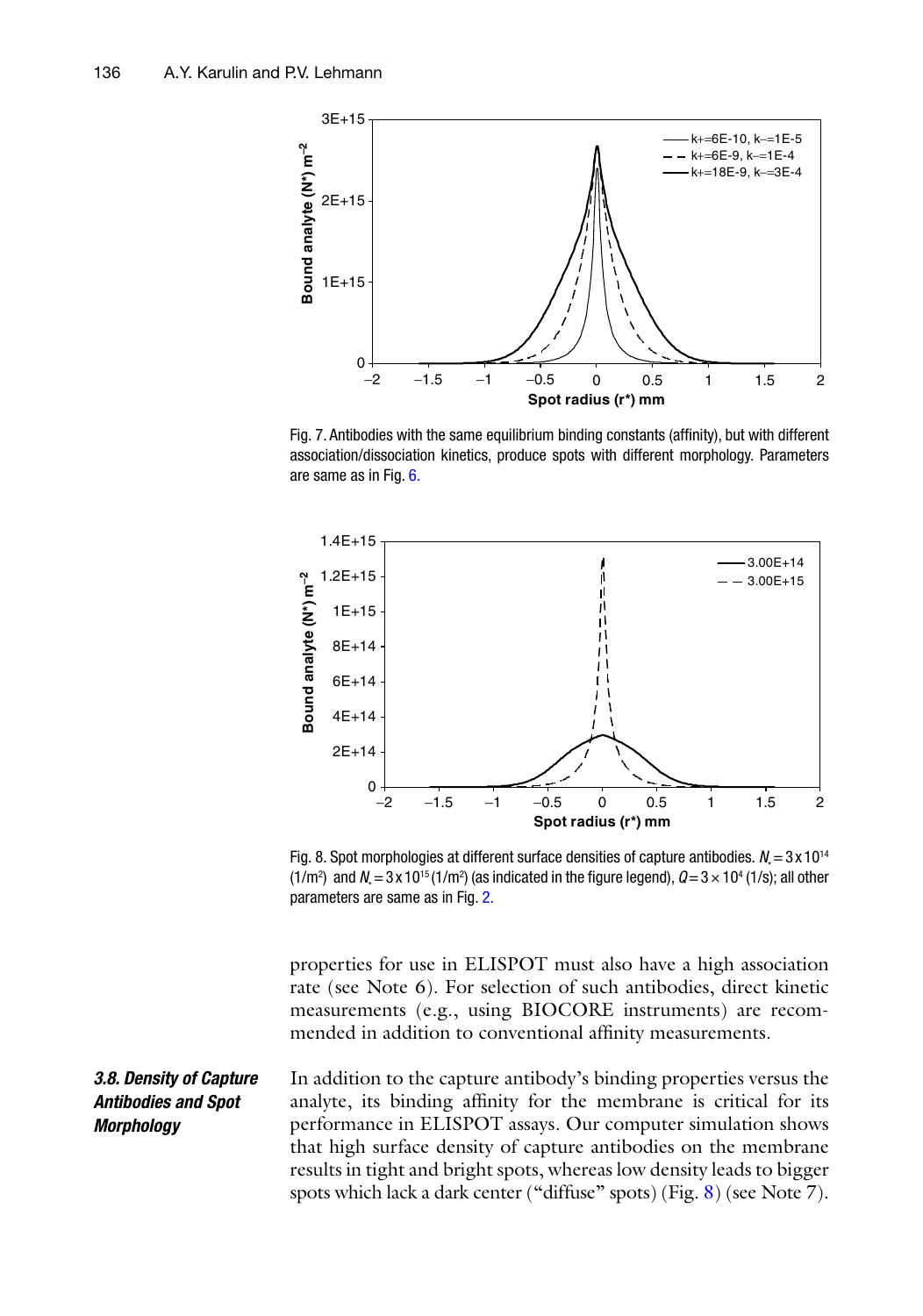

Fig. 9. Experimental spot morphologies at low (a) and high (b) density of antihuman IFN-y capture antibodies on MAHA and PVDF membrane plates (Millipore). Underneath – 3D spot density plots are shown for corresponding wells (generated by CTL ImmunoSpot® 5.0 Professional software). In both cases, the same coating antibodies, cell samples, antigen, and development reagents were used.

Coating of plates with capture antibody relies on hydrophobicitydependent physical adsorption. For high-density coating, therefore, both the membrane and the antibody need to be hydrophobic. The results of the above simulation (Fig. [8\)](#page-11-0) closely reproduce the experimental spot density distributions seen when ELISPOT assays are performed using PVDF (highly hydrophobic) or mixed cellulose ester membranes (MAHA, less hydrophobic, shown in Figs. 9 and [10](#page-13-0), respectively). So far, PVDF membranes, which our group introduced for use in cytokine ELISPOT assays [\(10\)](#page-18-0), provide the highest density of antibody coating compared to other plate/ membrane types.

Coating PVDF membranes through physical adsorption results in a high enough density of capture antibodies for single- and dualcolor ELISPOT assays. However, our calculations and experimental data both suggest that for three and more color assays, the surface density of the individual capture antibodies drops below the optimal level, as the antibodies compete for the limited number of adsorption sites. New coating principles have to be developed for multiplexing ELISPOT assays beyond two analytes.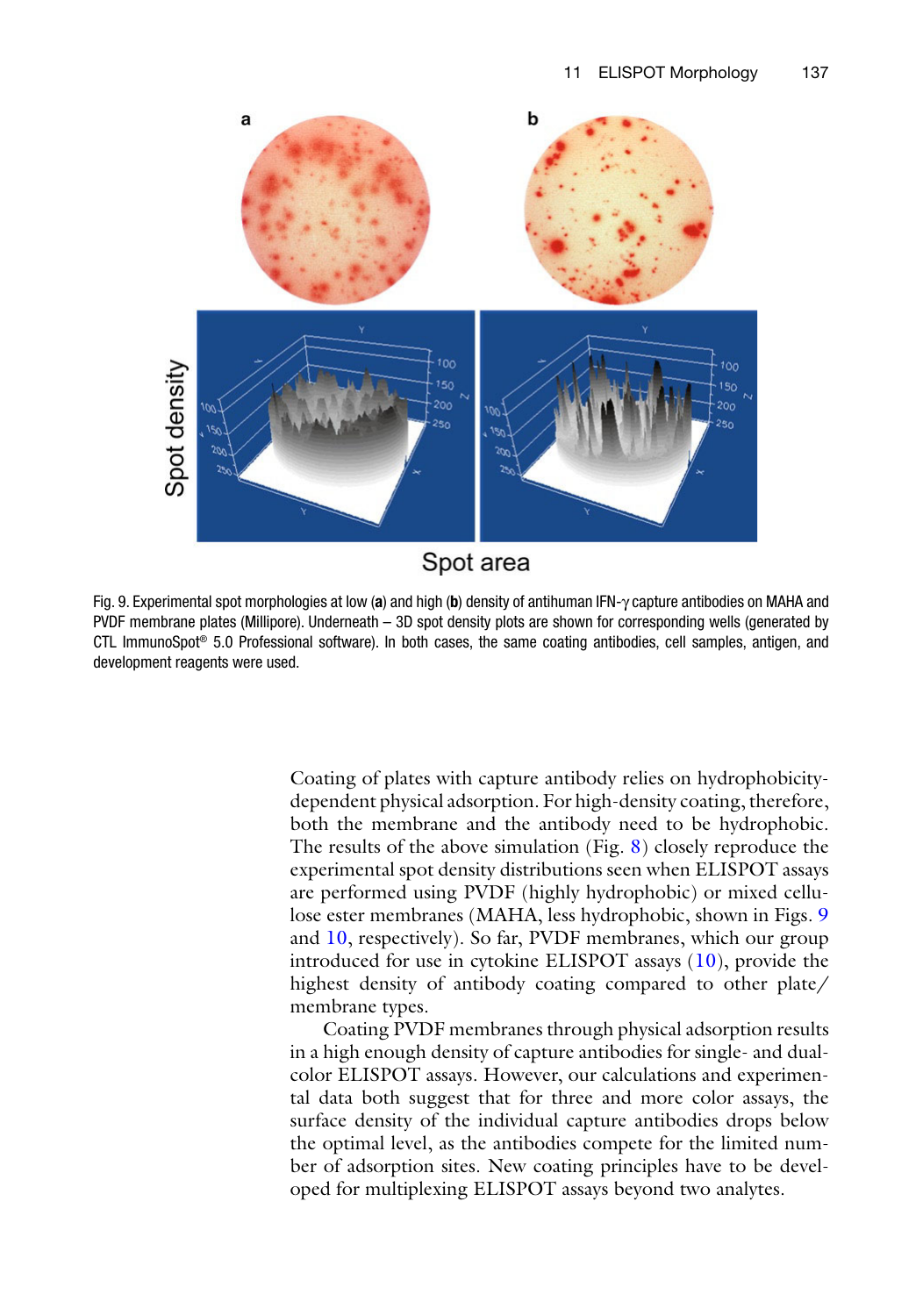<span id="page-13-0"></span>

Fig. 10. Experimental spot density distributions. With "good" capture antibodies, spots are much brighter; "bad" antibodies or low surface density of coating antibodies result in weak "diffuse" spots without prominent peaks. 2D intensity profiles for two spots of similar size are shown (generated by CTL ImmunoSpot® 5.0 software).

In our considerations so far, we have taken into account only the concentration of the membrane-bound analyte (along with the contribution of the coating antibody) to build density distributions of spots. How do secondary antibodies and the subsequent detection steps affect spot morphology? Because there is no competition between analyte binding by antibodies and free analyte diffusion during the secondary detection step, the characteristics of secondary (or detection) antibodies do not affect spot morphology much (see Note 8). Similar to conventional ELISA assays, low affinity of detection antibodies can be compensated by higher antibody concentrations and/or longer incubation times (see Note 9). Classically, indirect methods have been used to detect the membrane-bound analyte involving biotinylated secondary antibodies, followed by addition of enzymatically labeled streptavidin (tertiary reagent) and substrate. In most cases, the secondary antibody and the tertiary reagent are present in much higher concentrations than their corresponding affinity constants, i.e., they are added in excess. In such cases, the final signal detected is linearly proportional to the concentration of the bound analyte. The same is applicable to enzymatic detection steps. The substrate concentrations in ELISPOT assay are also much higher than the Michaelis–Menten constants for the enzymes used. In this setting, the speed of substrate conversion is linearly proportional to the bound enzyme. With some limitations discussed below, the enzymatic detection system therefore reveals the concentration of analyte bound on the membrane – the secondary antibodies and the subsequent detection steps do not significantly affect the spot morphology.

# *3.9. The Impact of Secondary Antibody and Additional Detection Reagents*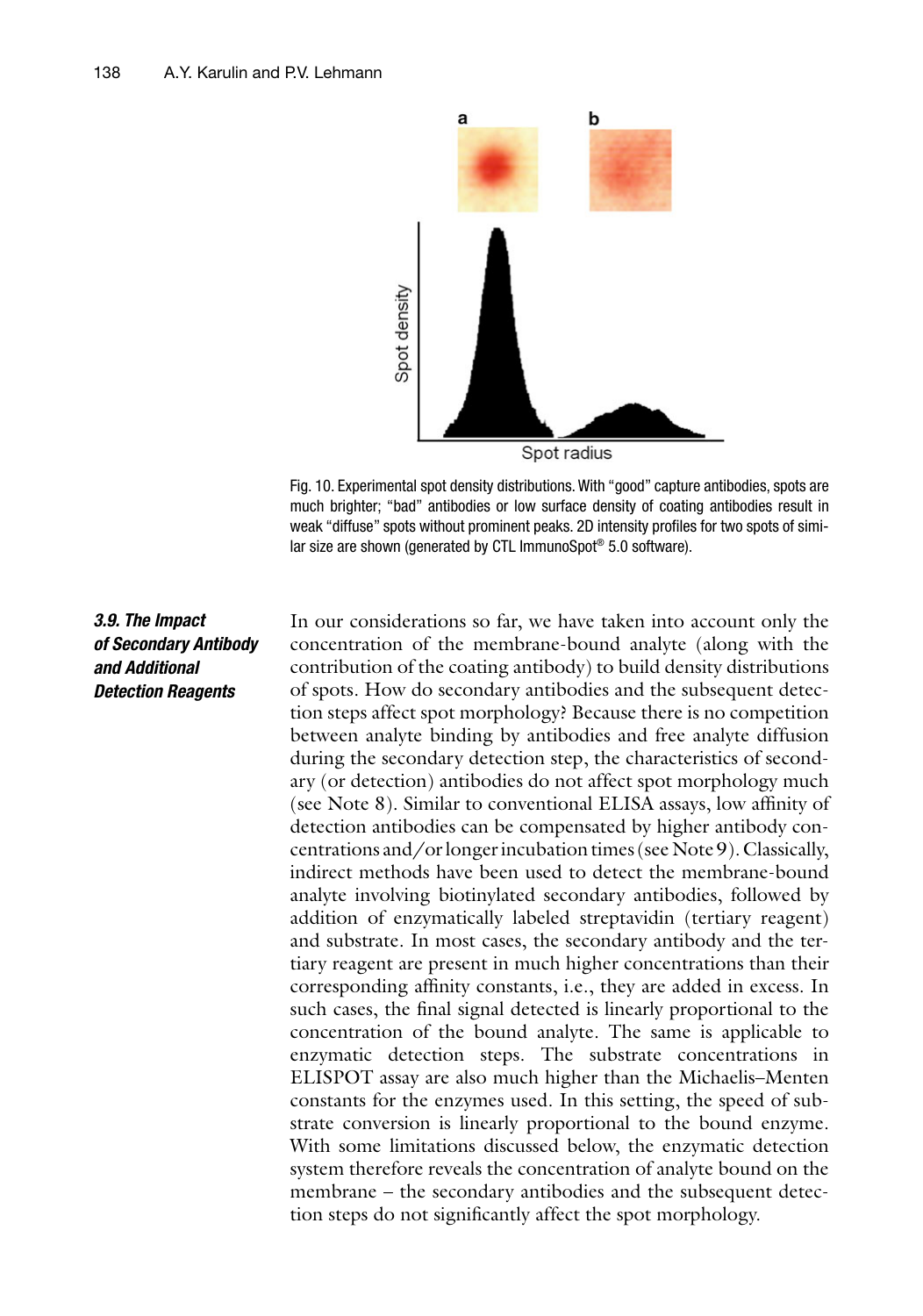#### Substrate buildup can, however, obscure the exact optical measurement of the amount of precipitate in a spot. Most substrates used for ELISPOT assays are not transparent, and after a certain "buildup" they reach a maximal optical density (this would be a situation analogous to painting a car with multiple layers of nontransparent paint). Such substrate "buildup" causes a plateau in the middle of the spot similar to when an excess of analyte blocks all capture antibodies around the secreting cell (see above). The use of backlight can help to distinguish between the two types of plateaus, however. Flat spots generated by excess analyte stay flat when backlit, but substrate buildup becomes visible when backlight is turned on. In general, the detection of flat spots indicates that the maximum or total density of spots is not proportional to cells' productivities and is not a good parameter to estimate cytokine secretion rates. *3.10. The Impact of Substrate Buildup*

During our above analysis of ELISPOT formation, we did not mention the "ELISA effect." This results when large quantities of analyte avoid being captured around the cells and diffuse into the supernatant. Eventually, this analyte is also captured on the membrane, but instead of spots a carpet-like coloration is seen. Lowaffinity, slow-binding kinetics and low surface density of capture antibodies create an ELISA effect, as does the overproduction of analyte, e.g., after mitogen stimulations (see Note 10). The coloration is proportional to the concentration of the analyte in solution and, therefore, to the number and productivity of the secreting cells in the well. It cannot be accurately accounted for in our single cellbased model. Extensive ELISA effects affect spot morphology measurements, obscuring detectable spot size and peak density of the spots. The automatic correction of camera exposure times, which is a feature of ImmunoSpot® Analyzers (i.e., scanning with "Autolight"), and the use of backlight, however, are sufficient to obtain accurate spot counts even when major ELISA effects occur. *3.11. The ELISA Effect on ELISPOT*

In the above, we did not explicitly address the issue of asynchronous cell secretion. One cell can give a short burst of analyte release, whereas another cell may release slowly but steadily over a longer period of time. If the same total amount of analyte was secreted during a short period of time, cells which have a delayed but faster release will produce smaller and brighter spots (8- and 24-h profiles in Fig. [11](#page-15-0)). If one cell secretes faster, but stops secretion much earlier than the other, the residual spot (for the same total amount of the secreted analyte) will be bigger and less dense – "diffuse" (compare "24 h" and "stopped after 8 h" profiles in Fig. [11](#page-15-0)). We discussed the effect of "overincubation" in Subheading [3.4.](#page-7-0) Two distinct types of spots (normal vs. diffuse) detected with the same capture antibodies may point to different subpopulations of cells producing the same analyte, but with distinct activation/secretion kinetics (see Note 11). Asynchronous production needs also to be *3.12. Asynchronous Analyte Production*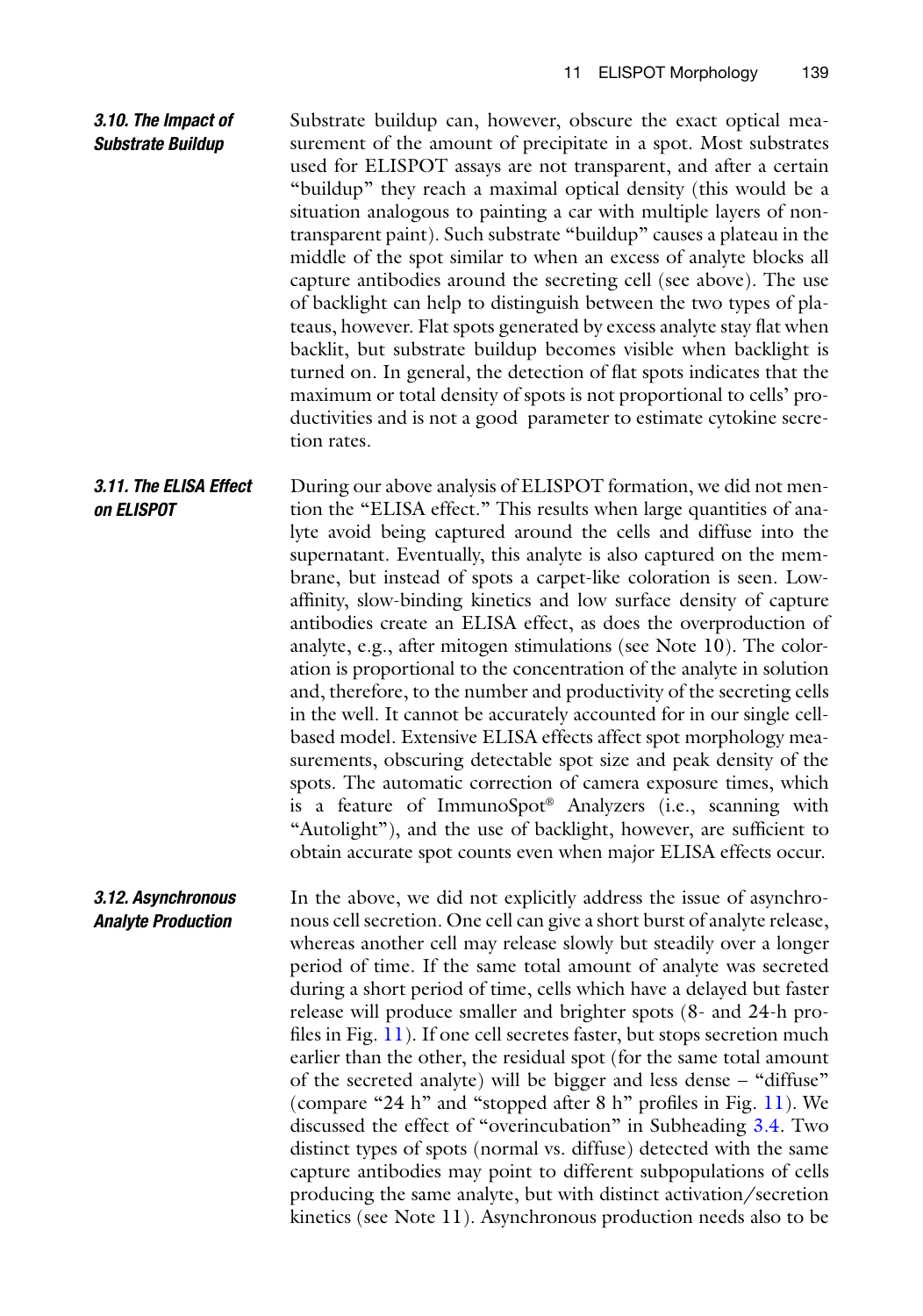<span id="page-15-0"></span>

Fig. 11. Asynchronous secretion by different types of cells. For all three profiles, the net amount of the secreted analyte was the same. "Fast secretion" started after 16 h and stopped at 24 h. "Slow secretion" started at time zero and continued for the entire 24-h incubation period. "Fast stopped at 8 h" started at time zero and stopped after 8 h of incubation. Productivity of "fast" secretor  $Q=3\times10^4$  (1/s) and "slow" secretor  $Q=10^4$ (1/s). All other parameters are the same as in Fig. [6.](#page-10-0)

considered when the production of different analytes is measured in two-color ELISPOT, as their kinetics may differ. For example, IL-2 and IFN- $\gamma$  production by human antigen-stimulated T cells peaks within 24 h, whereas the secretion of IL-4, IL-5, and IL-17 does not even begin by 24 h following stimulation and peaks at around +72 h. Such different secretion kinetics are not, however, an obstacle to detecting the numbers of the respective analyte-producing cells: for example, IFN- $\gamma$ - and IL-17-secreting cells can be readily detected in a double-color IFN- $\gamma$ /IL-17 assay of 72 h duration. However, when assessing spot morphologies, the IFN- $\gamma$  spots are fainter and larger than in a 24-h assay due to the diffusion that occurs after the IFN- $\gamma$  secretion has stopped. For accurate productivity measurements, analytes should be chosen whose secretion kinetics is similar, e.g., IL-2 and IFN- $\gamma$  or IL-4 and IL-5.

As the field progresses toward multiplex measurements, increasingly fluorochrome-labeled detection antibodies are being used for the visualization of plate-bound analyte. Such FLUOROSPOT assays have principal advantages over the classic enzymatic variant. First, FLUOROSPOT can be multiplexed for the detection of at least six analytes in the same well. Second, the fluorescence intensity is directly proportional to the amount of analyte and label bound in the spot area. There is no substrate conversion amplification step. Unlike for traditional ELISPOT, no substrate buildup can occur leading to the underestimation of the signal intensity. For exact quantitative measurements of plate-bound analyte (cell productivities) therefore, fluorescent visualization of spots is ideal, *3.13. FLUOROSPOT Versus ELISPOT*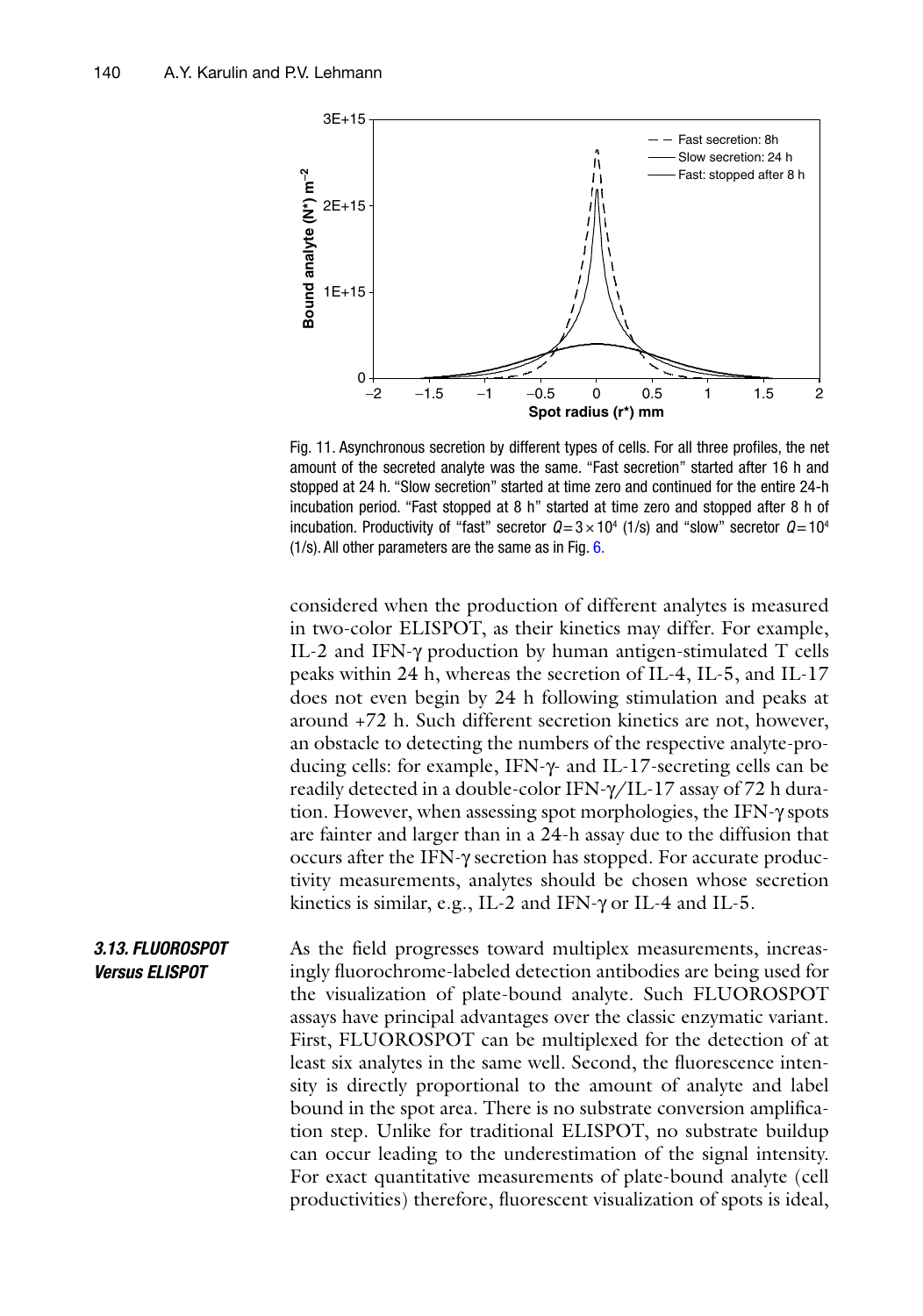whereby all of the above considerations regarding analyte binding to the membrane apply (see Note 12).

Despite the aforementioned simplifications, our kinetic model (which considers only the surface density and binding characteristics of capture antibodies) suffices to provide a clear understanding of the spot morphologies seen in ELISPOT and FLUOROSPOT assays and to explain how these different morphologies are related to a cell's productivity. More than a decade of experimental work with ELISPOT and FLUOROSPOT performed in our laboratory has provided confirmatory data for this model. At the basic science level, a major contribution of this model is that it reveals the logarithmic nature of the relationship between spot size and productivity. Thus, it has become clear that the extent of variation in the cytokine secretion rate of T cells spans several orders of magnitude. Since most of the analytes which ELISPOT and FLUOROSPOT measure are bioactive molecules, one needs to assume that the biological significance of T cells secreting very low or very high amount of such molecules might be fundamentally different. Thus, it is possible that the weak producers do not secrete enough cytokine to perform effector functions, and would be mistakenly classified as effector cells. On the other hand, the T cells with orders of magnitudes higher productivity rates might be the key effector populations. The former might act only when they release cytokine in a targeted fashion: in direct cell-to-cell interactions, functioning as helper cells or as regulatory cells. The latter might secrete sufficient cytokine to generate effects in the wider surrounding tissues leading to local or systemic inflammation. ELISPOT and FLUOROSPOT are high-content assays that provide high-resolution information on individual cells' secretory activity. By studying spot morphologies beyond mere spot counts, we can gain new insights into T-cell biology and T cell-mediated immunity, adding a new dimension to immune diagnostics. *3.14. Concluding Remarks*

# **4. Notes**

- 1. The area (size) of spots in ELISPOT and FLUOROSPOT assay is a logarithmic function of cell productivity. Therefore, the range of cytokine produced by individual cells is much wider than it appears based on experimental spot size distributions and can cover a few orders of magnitude.
- 2. For practical purposes, both spot size and total spot density can be used for the quantitative assessment of analyte production by individual cells. However spot size remains the only parameter directly linked to the productivity by a single known mathematical function in all experimental conditions.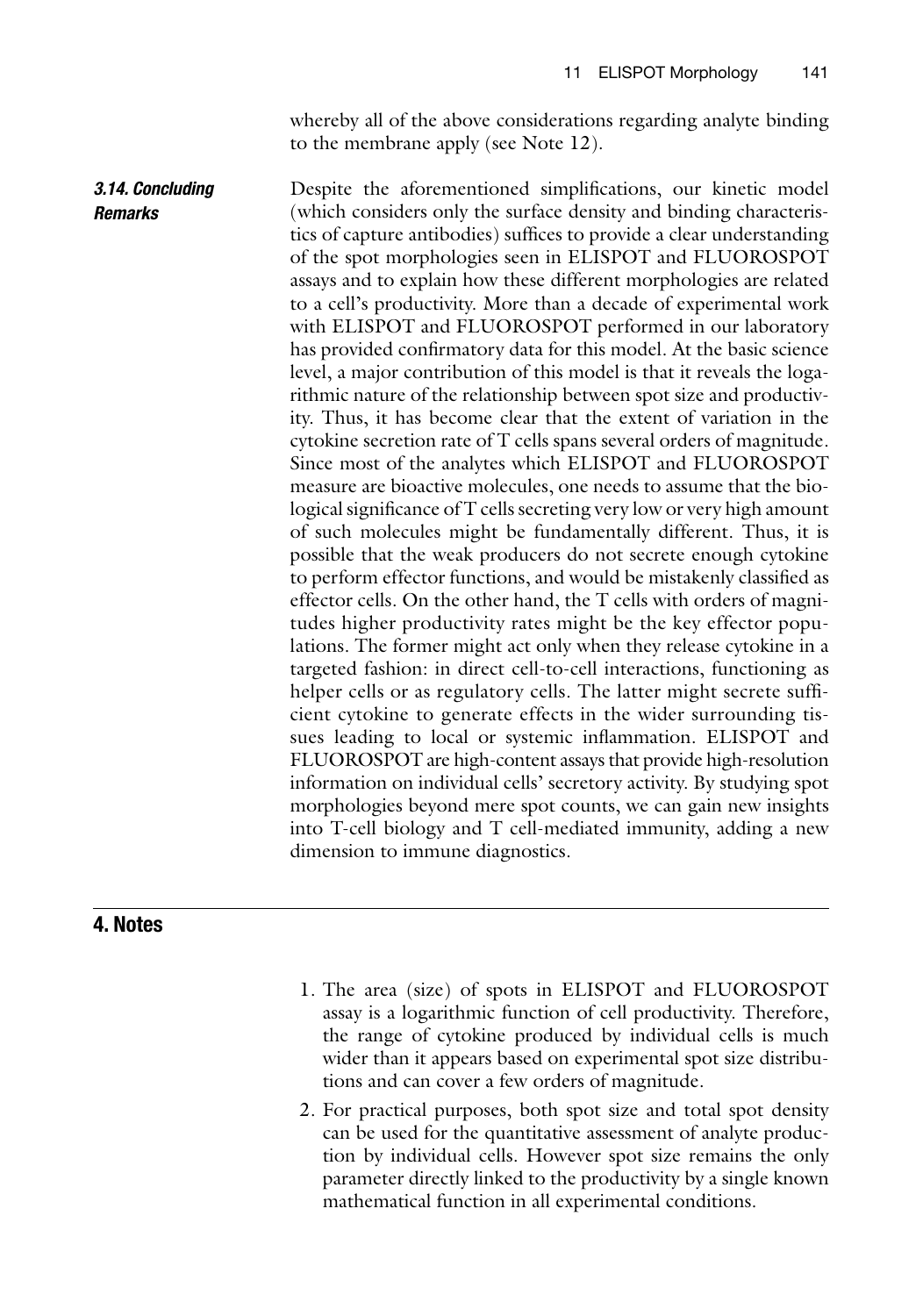- <span id="page-17-0"></span> 3. Spot morphology is a function of the surface density and kinetic parameters of capture antibodies.
- 4. Incubation of cells in ELISPOT or FLUOROSPOT assays long after cells stop secreting results in big, fuzzy (diffuse) spots without well-defined peaks and may eventually lead to complete spot disappearance.
- 5. High-affinity capture antibodies produce bigger and brighter spots than low-affinity ones.
- 6. Among capture antibodies with equal affinities, antibodies with faster association rates produce bigger and brighter spots than antibodies with a low association rate – the latter may not enable spot formation at all.
- 7. High density of capture antibody results in dense, tight spots; low, suboptimal density results in big, fuzzy (diffuse) spots without a well-defined peak.
- 8. Because there is no competition between analyte binding by antibodies and free analyte diffusion during the secondary detection step, secondary (or detection) antibodies do not much affect spot morphology.
- 9. Similar to conventional ELISA assays, low affinity of detection antibodies can be compensated by higher concentrations and longer incubation times.
- 10. Low surface density, low affinity, or slow association kinetics of capture antibodies result in strong ELISA effect, leading to low-contrast spots over a uniformly stained background.
- 11. Asynchronous analyte secretion by different cell types results in distinct spot morphologies.
- 12. Fluorescent spot detection with directly labeled secondary antibodies provides more direct measurement of spot densities as compared to enzymatic detection systems.

# **References**

- 1. Hesse M. D., Karulin A. Y., Boehm B. O., Lehmann P. V., and Tary-Lehmann M. (2001) A T cell clone's avidity is a function of its activation state. *J Immunol* **167**, 1353–1361.
- 2. Helms T., Boehm B. O., Asaad R. J., Trezza R. P., Lehmann P. V., and Tary-Lehmann M. (2000) Direct visualization of cytokine-producing recall antigen-specific CD4 memory T cells in healthy individuals and HIV patients. *J Immunol* **164**, 3723–3732.
- 3. Targoni O. S., and Lehmann P. V. (1998) Endogenous myelin basic protein inactivates

the high avidity T cell repertoire. *J Exp Med* **187**, 2055–2063.

- 4. Karulin A. Y., Hesse M. D., Tary-Lehmann M., and Lehmann P. V. (2000) Single-cytokineproducing CD4 memory cells predominate in type 1 and type 2 immunity. *J Immunol* **164**, 1862–1872.
- 5. Hofstetter H. H., Targoni O. S., Karulin A.Y., Forsthuber T. G., Tary-Lehmann M., and Lehmann P. V. (2005) Does the frequency and avidity spectrum of the neuroantigen-specific T cells in the blood mirror the autoimmune